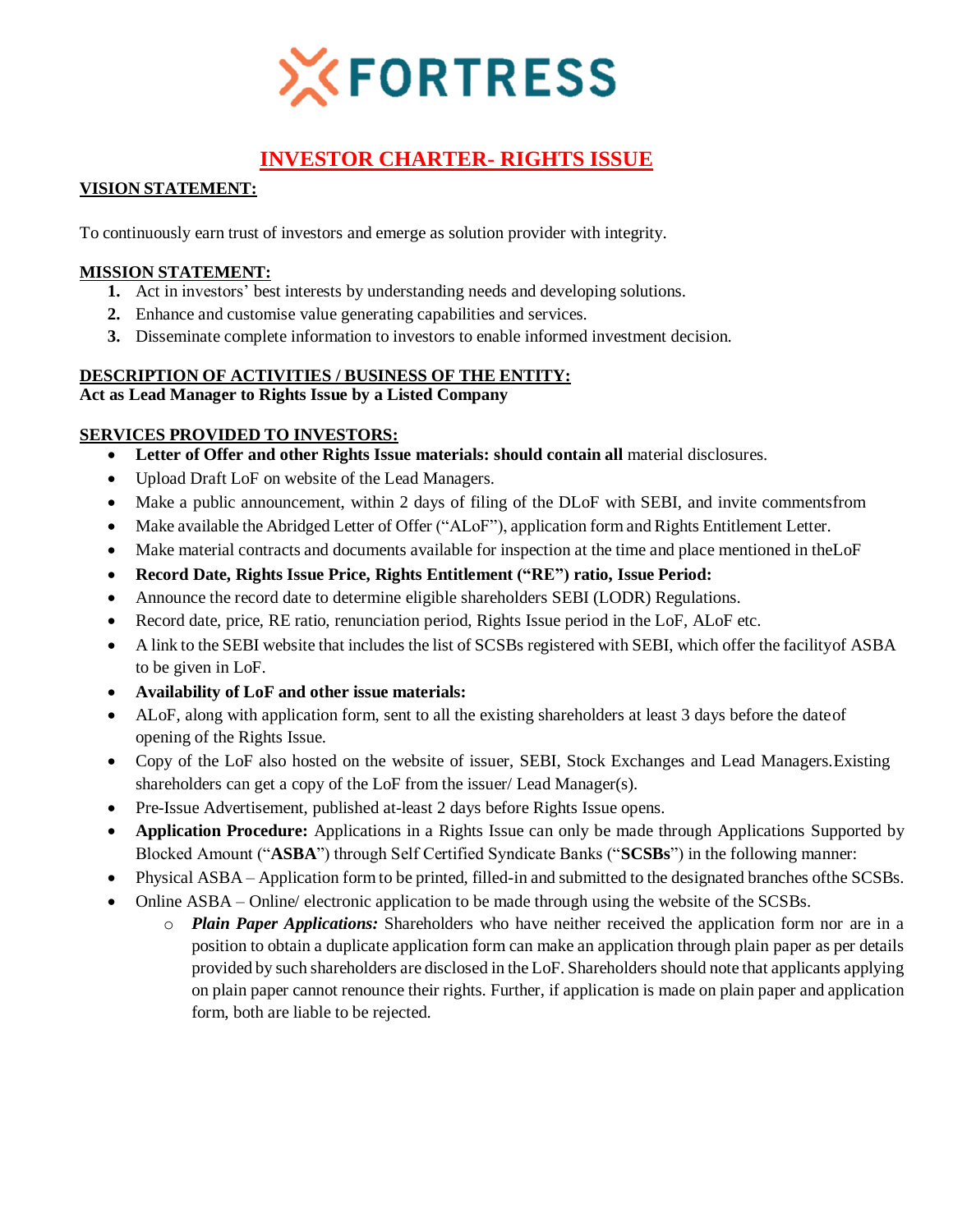# **XFORTRESS**

- SEBI may also prescribe any other application methods for a Rights Issue and the same will be suitably disclosed in the LoF.
- **Credit of electronic REs:**
- A separate ISIN is created for REs and remains frozen till the issue opening date.
- REs credited to the demat account of the shareholders as on the record date, before the issue openingdate.
- REs credited to suspense escrow account in cases where such as shares held in physical form, sharesunder litigation, frozen demat account, details of demat account not available, etc.
- **How can investors check their REs?:**
- Rights entitlement letter is sent to the shareholders and also available on the website of the Registrar.
- Receipt of credit message from NSDL/ CDSL.
- Demat statement from depository participant showing credit of REs.
- **Options available to shareholders relating to REs:**
- Apply to full extent of REs or for a part of the RE (without renouncing the other part)
- Apply for a part of RE and renounce the other part of the RE
- Apply for full extent of RE and apply for additional rights securities
- Renounce the RE in full
- **Trading in Electronic REs:** Investors can trade REs in electronic form during the renunciation periodin the following manner:
- **On Market Renunciation:**
	- $\circ$  Buy/ sell on the floor of the stock exchanges through a stock broker with T+2 rolling settlement.
	- o Closes 4 working days prior to the closure of the Issue.
- **Off Market Renunciation:**
	- o Buy/ sell using delivery instruction slips.
	- o To be completed in such a manner that the REs are credited to the demat account of the renouncees on or prior to the Rights Issue closing date.
- **Allotment procedure, Credit of Securities and Unblocking:**
- The allotment is made by the issuer as per the disclosures made in the LoF.
- Securities are allotted and/ or application monies are refunded or unblocked within such period as maybe specified by SEBI and disclosed in the LoF.
- Allotment, credit of dematerialised securities, refunding or unblocking of application monies, as may be applicable, are done electronically.
- A post-issue advertisement with prescribed disclosures including details relating to subscription, basisof allotment, value and percentage of successful allottees, date of completion of instructions to SCSBsby the Registrar, date of credit of securities, and date of filing of listing application, etc. is released within 10 days from the date of completion of the various activities.
- **Investors should also note:**
- REs which are neither renounced nor subscribed, on or before the issue closing date will lapse and shallbe extinguished after the Issue Closing Date.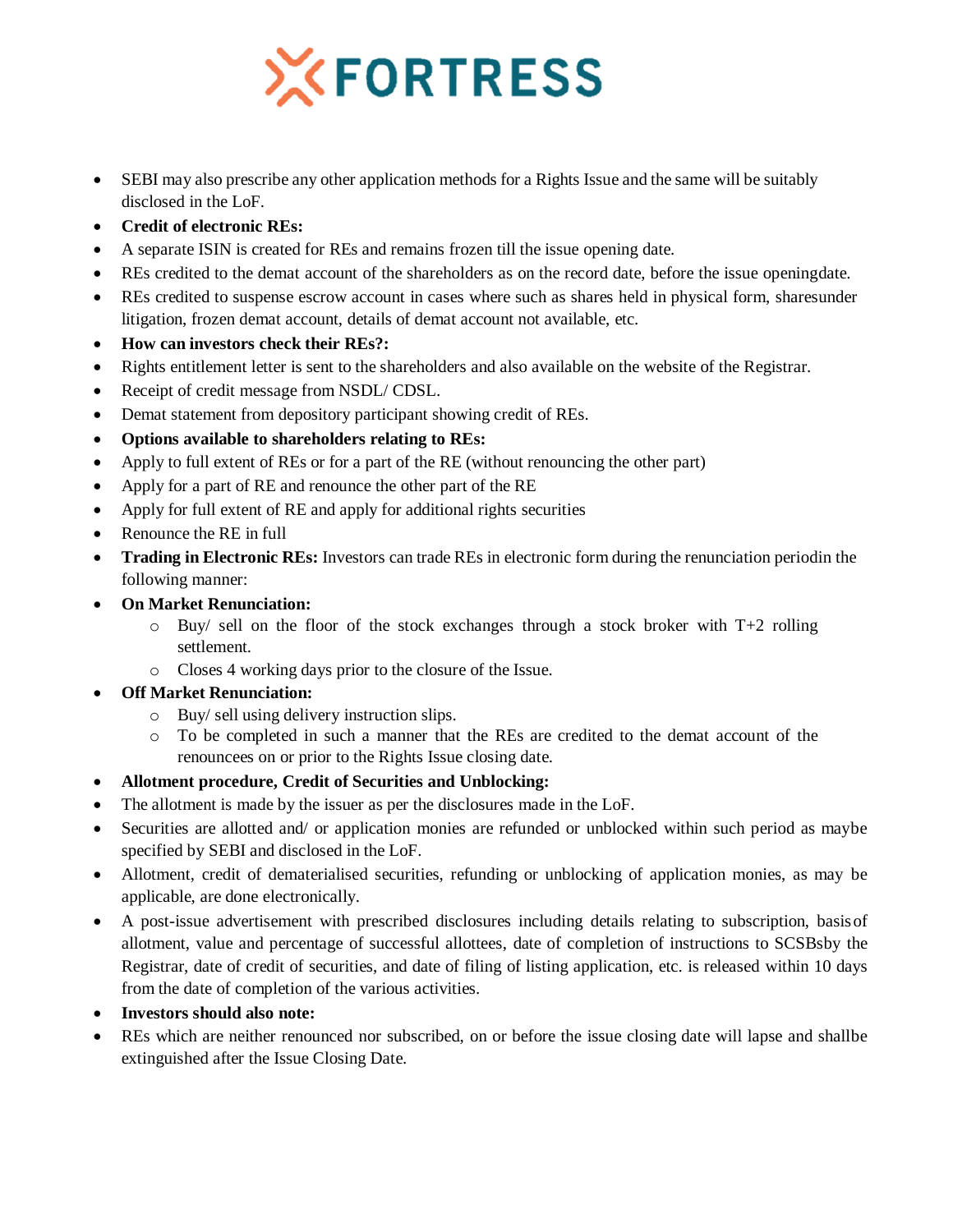

- Investors who purchase REs from the secondary market must ensure that they make an application and block/ pay the Rights Issue price amount.
- No withdrawal of application is permitted after the issue closing date.
- All allotments of securities shall be made in the dematerialised form only.
- Physical shareholders are required to provide their demat account details to the Issuer/ Registrar to the Issue for credit of REs not later than 2 working days prior to issue closing date, such that credit of REs in their demat account takes place at least one day before issue closing date.

|                | <b>TIMELINES - RIGHTS ISSUES</b>                                                                                                                              |                                                                                                           |                                                                                                                                                                                                                                             |  |  |  |  |
|----------------|---------------------------------------------------------------------------------------------------------------------------------------------------------------|-----------------------------------------------------------------------------------------------------------|---------------------------------------------------------------------------------------------------------------------------------------------------------------------------------------------------------------------------------------------|--|--|--|--|
| Sr.<br>No.     | <b>Activity</b>                                                                                                                                               | <b>Timeline for which</b><br>activity takes place                                                         | Information where available/<br><b>Remarks</b>                                                                                                                                                                                              |  |  |  |  |
| $\mathbf{1}$   | Filing of DLoF by<br>Issuer for public<br>comments (if not a fast<br>track Rights Issue)                                                                      | DLoF made public for at-<br>least 21 days from the date<br>of filing the DLoF                             | Websites of SEBI, Stock<br><b>Exchanges, Lead Managers</b>                                                                                                                                                                                  |  |  |  |  |
| $\overline{2}$ | <b>Public Announcement</b><br>w.r.t. DLoF filing and<br>inviting the public to<br>provide comments in<br>respect of the<br>disclosures made in<br><b>DLoF</b> | Within 2 days of filing of<br>the DLoF with SEBI                                                          | Newspaper - english, hindi,<br>regional (at the place where the<br>registered office of the Issuer is<br>situated)                                                                                                                          |  |  |  |  |
| 3              | <b>Record Date</b>                                                                                                                                            | Advance notice of at-least<br>3 working days (excluding<br>the date of intimation and<br>the Record Date) | Websites of Stock Exchanges;<br>Record Date also disclosed in<br>LoF, ALoF, Application Form,<br>Pre-Issue Advertisement                                                                                                                    |  |  |  |  |
| $\overline{4}$ | Dispatch of ALoF<br>along with Application<br>Form and RE Letter                                                                                              | Must be completed at-least<br>3 days before the date of<br>opening of the issue                           | Dispatched through registered<br>post or speed post or by courier<br>service or by electronic<br>transmission                                                                                                                               |  |  |  |  |
| 5              | Pre-Issue<br>Advertisement                                                                                                                                    | At-least 2 days before the<br>date of opening of the<br>issue                                             | Newspaper Advertisement<br>(english, hindi, regional) with<br>information such details of date<br>of completion of dispatch of<br>ALoF and Application Form;<br>obtaining duplicate Application<br>Forms, (c) application procedure<br>etc. |  |  |  |  |
| 6              | Availability of<br>electronic copy<br><b>Application Form and</b><br><b>ALoF</b>                                                                              | Before issue opening                                                                                      | Websites of Stock Exchanges,<br>Registrar to Issue and SCSBs                                                                                                                                                                                |  |  |  |  |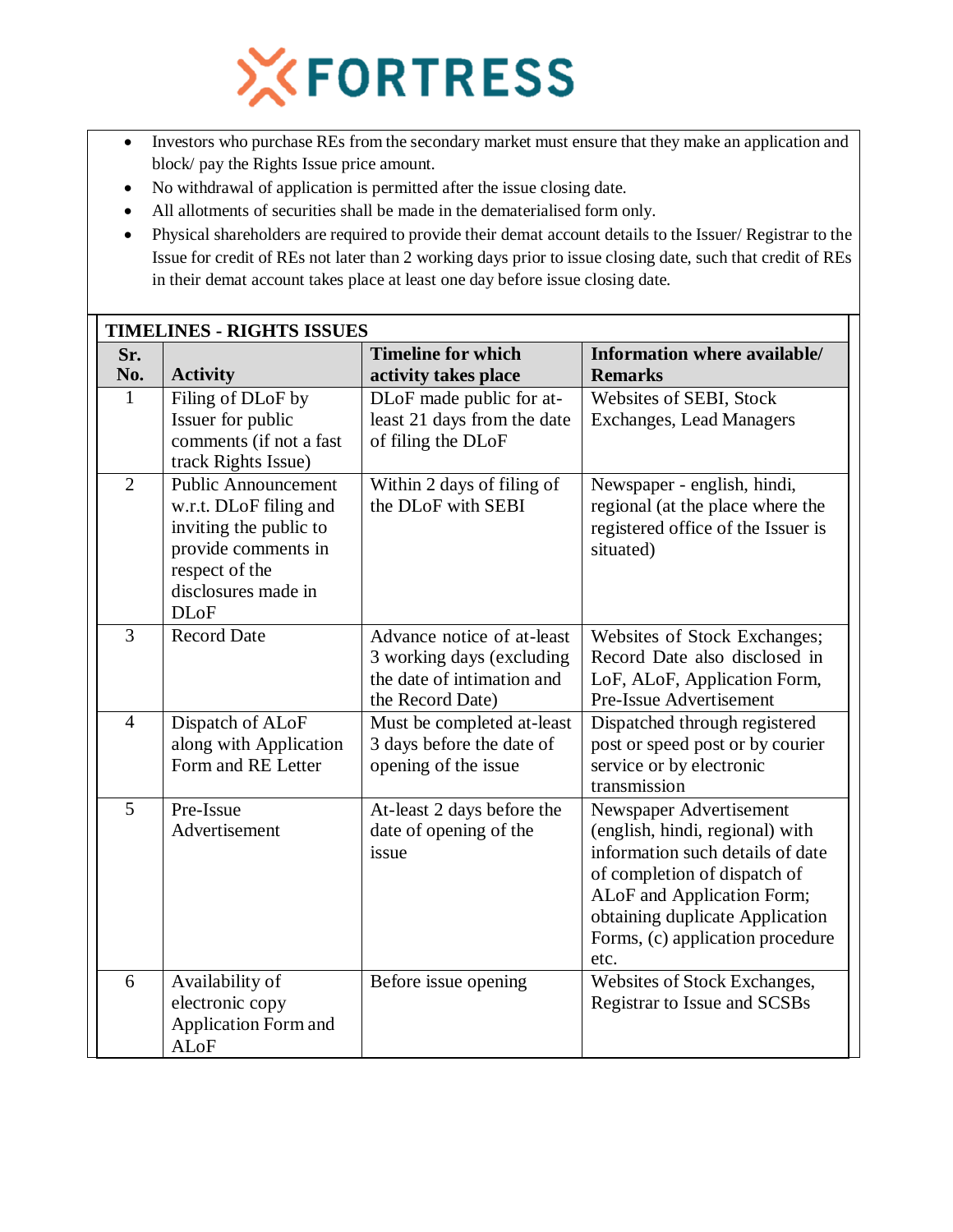

| 7  | Availability of LoF                                                                                        | Typically uploaded on the<br>same day as filing with the<br><b>Stock Exchanges</b>                                                                                                                                               | Website of Issuer, SEBI, Stock<br>Exchanges and Lead Managers.<br>Existing shareholders can also<br>request for copy of the LoF and<br>the same shall be provided by<br>the issuer/ Lead Manager(s)                          |  |
|----|------------------------------------------------------------------------------------------------------------|----------------------------------------------------------------------------------------------------------------------------------------------------------------------------------------------------------------------------------|------------------------------------------------------------------------------------------------------------------------------------------------------------------------------------------------------------------------------|--|
| 8  | <b>Rights Entitlement</b><br>Information                                                                   |                                                                                                                                                                                                                                  | RE Information available in RE<br>Letter sent to shareholders,<br>available on Registrar's website,<br>credit message from NSDL/<br>CDSL when electronic REs are<br>credited and demat statement<br>from depository.         |  |
| 9  | Credit of Rights<br>Entitlement to the<br>demat account of the<br>shareholders as on<br><b>Record Date</b> | Before the issue opening<br>date                                                                                                                                                                                                 | Credit message from NSDL/<br>CDSL (e-mail/ SMS); Demat<br>statement from depository<br>participant showing credit of<br>REs; Last date for credit of REs<br>mentioned in LoF.                                                |  |
| 10 | Issue opening date                                                                                         | Difference of at-least 3<br>days between dispatch of<br>the ALoF alongwith<br><b>Application Form and</b><br>issue opening date $+$ at-<br>least 2 days between issue<br>of Pre-Issue<br>Advertisement and issue<br>opening date | Stock Exchange website;<br>Disclosure made in LoF, ALoF,<br>Application Form, Pre-Issue<br>Advertisement                                                                                                                     |  |
| 11 | <b>On Market</b><br>Renunciation                                                                           | 4 working days prior to<br>issue closing date                                                                                                                                                                                    | Information on the procedure for<br><b>On Market Renunciation</b><br>disclosed in LoF; Last date for<br><b>On Market Renunciation</b><br>disclosed in LoF, Application<br>Form alongwith ALoF, Pre-Issue<br>Advertisement    |  |
| 12 | <b>Off Market</b><br>Renunciation                                                                          | REs must be credited to<br>the demat account of the<br>renouncees on or prior to<br>the issue closing date                                                                                                                       | Information on the procedure for<br><b>Off Market Renunciation</b><br>disclosed in LoF; Disclosure that<br>REs must be credited to the<br>demat account of the renouncees<br>on or prior to the issue closing<br>date in LoF |  |
| 13 | Physical shareholders<br>(if any) can provide                                                              | 2 days prior to issue<br>closing date                                                                                                                                                                                            | Disclosure made in LoF                                                                                                                                                                                                       |  |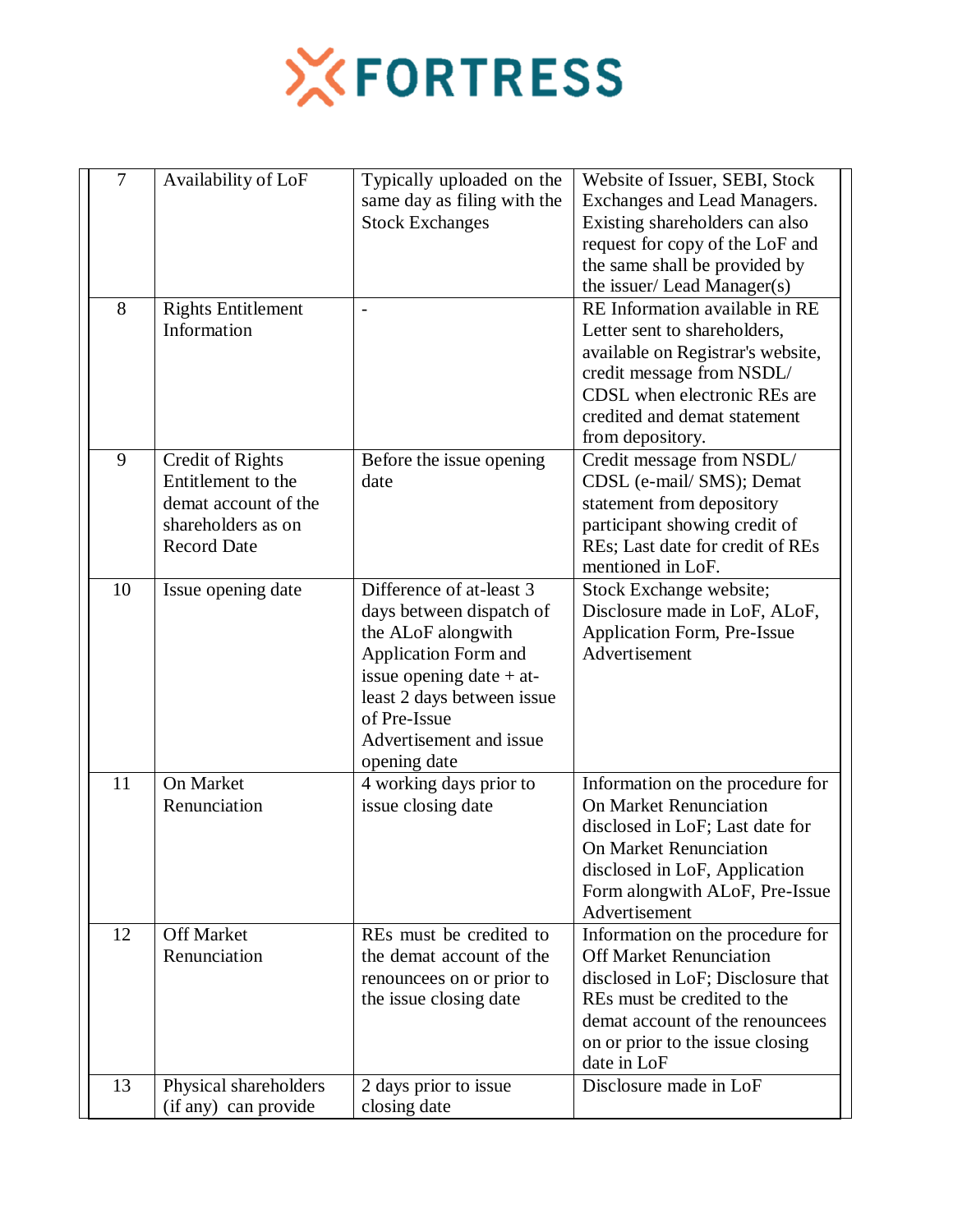

|    | their demat account<br>details to Issuer/<br>Registrar                                                            |                                                                                                                      |                                                                                                                                                                                                                                                                                                                                                                                                  |
|----|-------------------------------------------------------------------------------------------------------------------|----------------------------------------------------------------------------------------------------------------------|--------------------------------------------------------------------------------------------------------------------------------------------------------------------------------------------------------------------------------------------------------------------------------------------------------------------------------------------------------------------------------------------------|
| 14 | Credit of REs of demat<br>accounts of Physical<br>Shareholders, as<br>provided by them to the<br>Issuer/Registrar | 1 day prior to issue closing<br>date                                                                                 | Disclosure made in LoF;<br>Intimation of credit by e-mail/<br><b>SMS</b>                                                                                                                                                                                                                                                                                                                         |
| 15 | Withdrawal/<br>Cancellation of bids                                                                               | Issue closing date                                                                                                   | Disclosure made in LoF                                                                                                                                                                                                                                                                                                                                                                           |
| 16 | Issue closing date                                                                                                | Rights Issue kept open for<br>a minimum period of 15<br>days and maximum period<br>of 30 days                        | Stock Exchange website;<br>Disclosure made in LoF, ALoF,<br>Application Form, Pre-Issue<br>Advertisement                                                                                                                                                                                                                                                                                         |
| 17 | Credit of securities,<br>allotment status and<br>allotment advice                                                 | Within 15 days from issue<br>closing date                                                                            | Credit confirmation by e-mail/<br>SMS from depository; Allotment<br>advice through electronic/<br>physical intimations                                                                                                                                                                                                                                                                           |
| 18 | Lapsed REs are<br>extinguished and ISIN<br>for REs is permanently<br>deactivated                                  | On completion of<br>allotment, the ISIN for<br>REs is deactivated in the<br>depository system by the<br>depositories | REs which are neither renounced<br>nor subscribed by shareholders,<br>shall lapse after closure of the<br>Issue. Issuer shall ensure that<br>lapsed REs are extinguished<br>from depository system once<br>securities are allotted pursuant to<br>the Issue. Once allotment is<br>done, the ISIN for REs shall be<br>permanently deactivated in the<br>depository system by the<br>depositories. |
| 19 | <b>Unblocking ASBA</b><br>Accounts/refunds                                                                        | Within 15 days from issue<br>closing date                                                                            | In case of any delay in giving the<br>instructions, the Issuer shall<br>undertake to pay interest at the<br>rate of 15% per annum to the<br>shareholders within such time as<br>disclosed in the LoF                                                                                                                                                                                             |
| 20 | Commencement of<br>trading                                                                                        | Typically the working day<br>after the date of credit of<br>securities to the allottees                              | Notices posted on websites of<br><b>Stock Exchanges</b>                                                                                                                                                                                                                                                                                                                                          |
| 21 | Post issue<br>advertisement on<br>subscription and basis<br>of allotment                                          | Within 10 days from the<br>date of completion of the<br>various activities                                           | Newspaper - english, hindi,<br>regional (at the place where the<br>registered office of the Issuer is<br>situated)                                                                                                                                                                                                                                                                               |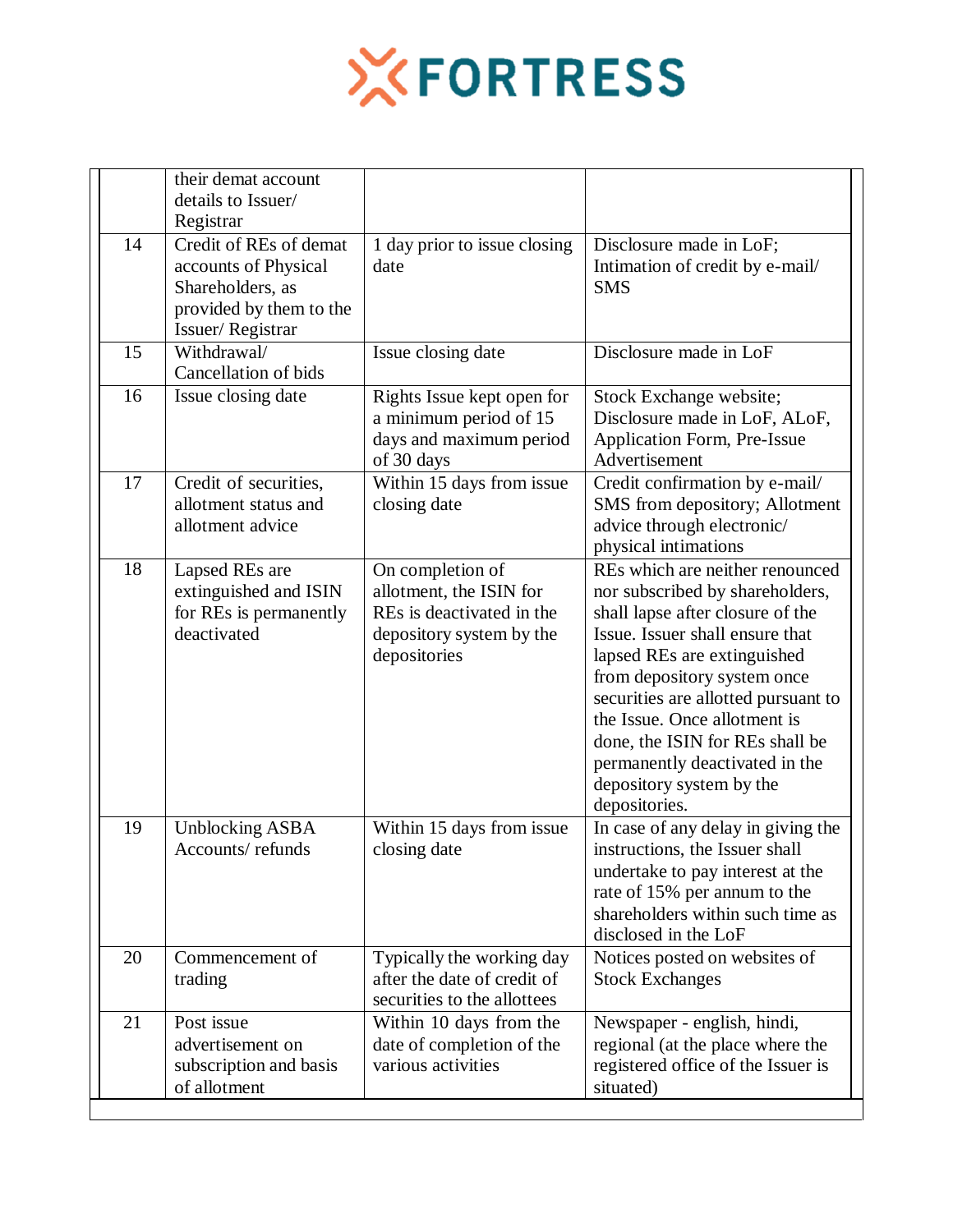

## **RIGHTS OF INVESTORS**

- Receive transferable and transmittable rights shares that rank *pari passu* in all respects with the existingshares of the Issuer Company.
- Receive ALoF with Application Form prior to Issue Opening Date.
- Receive REs in dematerialized form prior to Issue Opening Date.
- Receive allotment advice and letters intimating unblocking of ASBA account or refund (if any).
- Existing shareholder has the right to request for a copy of LoF and the same shall be provided by theIssuer/ Lead Manager.
- All such rights as may be available to a shareholder of a listed public company under the CompaniesAct, the Memorandum of Association and the Articles of Association.

# **DO's and DON'Ts FOR INVESTORS**

**DO's:**

- Carefully read through and fully understand the LoF, ALoF, Application Form, rights entitlementletters, application procedure and other issue related documents, and abide by the terms and conditions.
- Ensure accurate updation of demographic details with depositories including the address, name, investor status, bank account details, PAN, e-mails addresses, contact details etc.
- Have/ open an ASBA enabled bank account with an SCSB, prior to making the Application.
- Ensure demat/ broking account is active.
- Provide necessary details, including details of the ASBA Account, authorization to the SCSB to blockan amount equal to the Application Money in the ASBA Account mentioned in the Application Form,and also provide signature of the ASBA Account holder (if the ASBA Account holder is different fromthe Investor).
- All Investors including Renouncees, must mandatorily invest in the Issue through the ASBA process only and/ or any other mechanism as prescribed by SEBI and disclosed in the LoF/ ALoF.
- In case of non-receipt of Application Form, request for duplicate Application Form or make an application on plain paper.
- Submit Application Form with the designated branch of the SCSBs before the Issue Closing Date withcorrect details of bank account and depository participant
- Ensure that sufficient funds are available in the ASBA account before submitting the same to the respective branch of SCSB.
- Ensure an acknowledgement is received from the designated branch of SCSB for submission of the Application Form in physical form.
- All Investors should mention their PAN number in the Application Form, except for Applications submitted on behalf of the Central and the State Governments, residents of Sikkim and the officials appointed by the Courts.
- Ensure that the name(s) given in the Application Form is exactly the same as the name(s) in which the beneficiary account is held with the Depository Participant.
- Trading of REs should be completed in such a manner that they are credited to the demat account of the renouncees on or prior to the Rights Issue closing date.
- Investors who purchase REs from the secondary market must ensure that they make an application and block/ pay the Rights Issue price amount.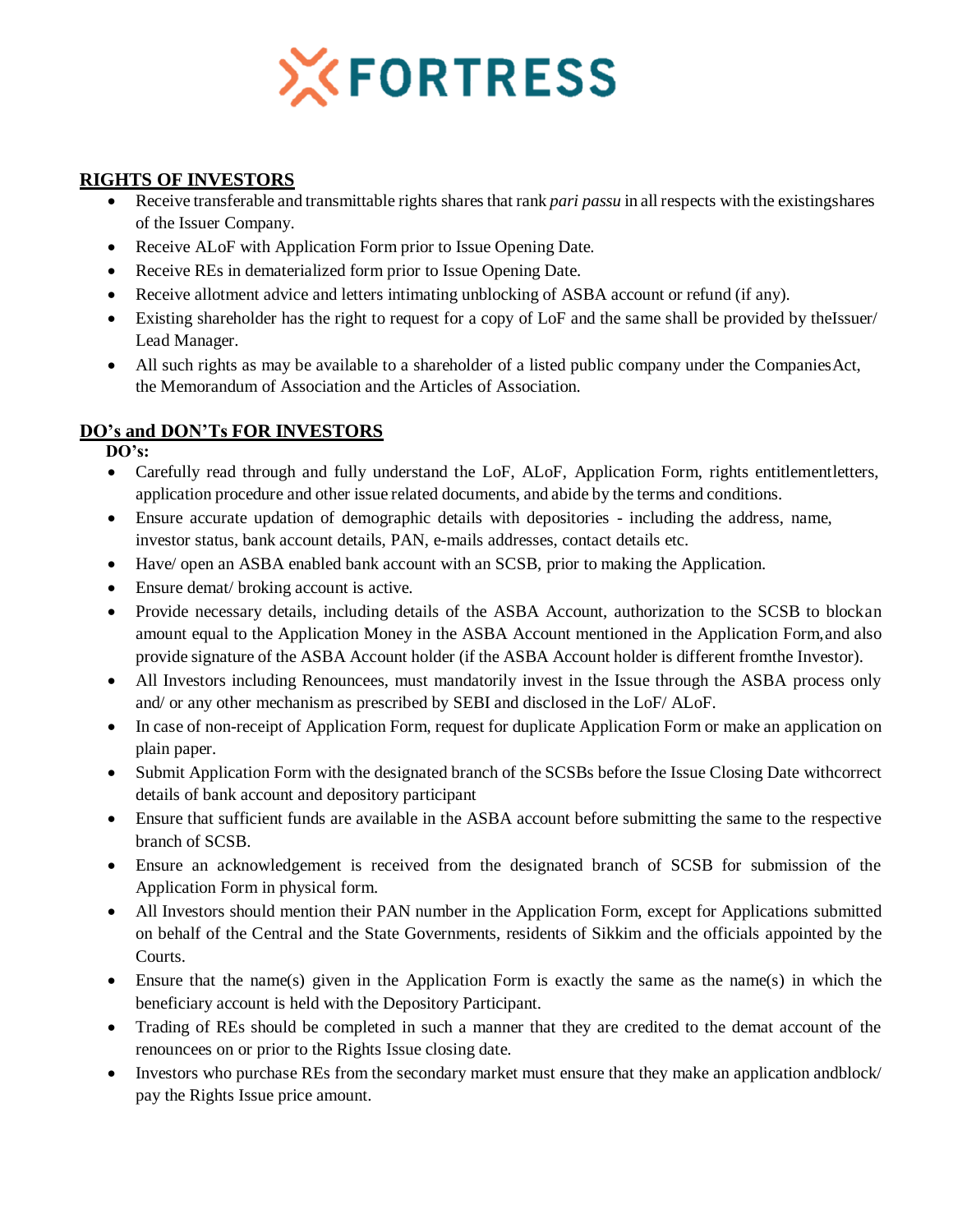# **XFORTRESS**

- All communication in connection with application for the rights shares, including any change in addressof the Investors should be addressed to the Registrar prior to the date of allotment quoting the name ofthe first/ sole Investor, folio numbers/ DP Id and Client Id. Further, change in address should also be intimated to the respective depository participant.
- In case the Application Form is submitted in joint names, ensure that the beneficiary account is also held in same joint names and such names are in the sequence in which they appear in the Application Form.
- Investors holding Equity Shares in physical form, who have not provided the details of their demat account to the Issuer Company or the RTA, are required to provide such details to the RTA, no later than two working days prior to the Issue Closing Date to enable the credit of their REs by way of transfer from the suspense Demat escrow account to their respective Demat accounts, at least one daybefore the Issue Closing Date.
- Investors may withdraw their Application at any time during Issue Period by approaching the SCSB where application was submitted.
- Sign and/ or submit all such documents and do all such acts that are necessary for allotment of Rightsshares in the Issue.
- Provide accurate information and investor details while filing for investor complaints/ grievances.

### **DON'Ts**

- Investors should not apply on plain paper after submitting CAF to a designated branch of the SCSB.
- Investor should not pay the application money in cash, by cheque, demand draft, money order, pay order or postal order.
- Physical Application Forms should not be sent to the Lead Manager/ Registrar/ to a branch of the SCSBwhich is not a designated branch; instead those are to be submitted only with a designated branch of the SCSB.
- GIR number should not be provided instead of PAN as the application is liable to be rejected.
- Do not apply with an ASBA account that has been used for five or more Applications.
- Do not instruct the SCSBs to release the funds blocked under the ASBA process.
- Investors cannot withdraw their Application post the Issue Closing Date.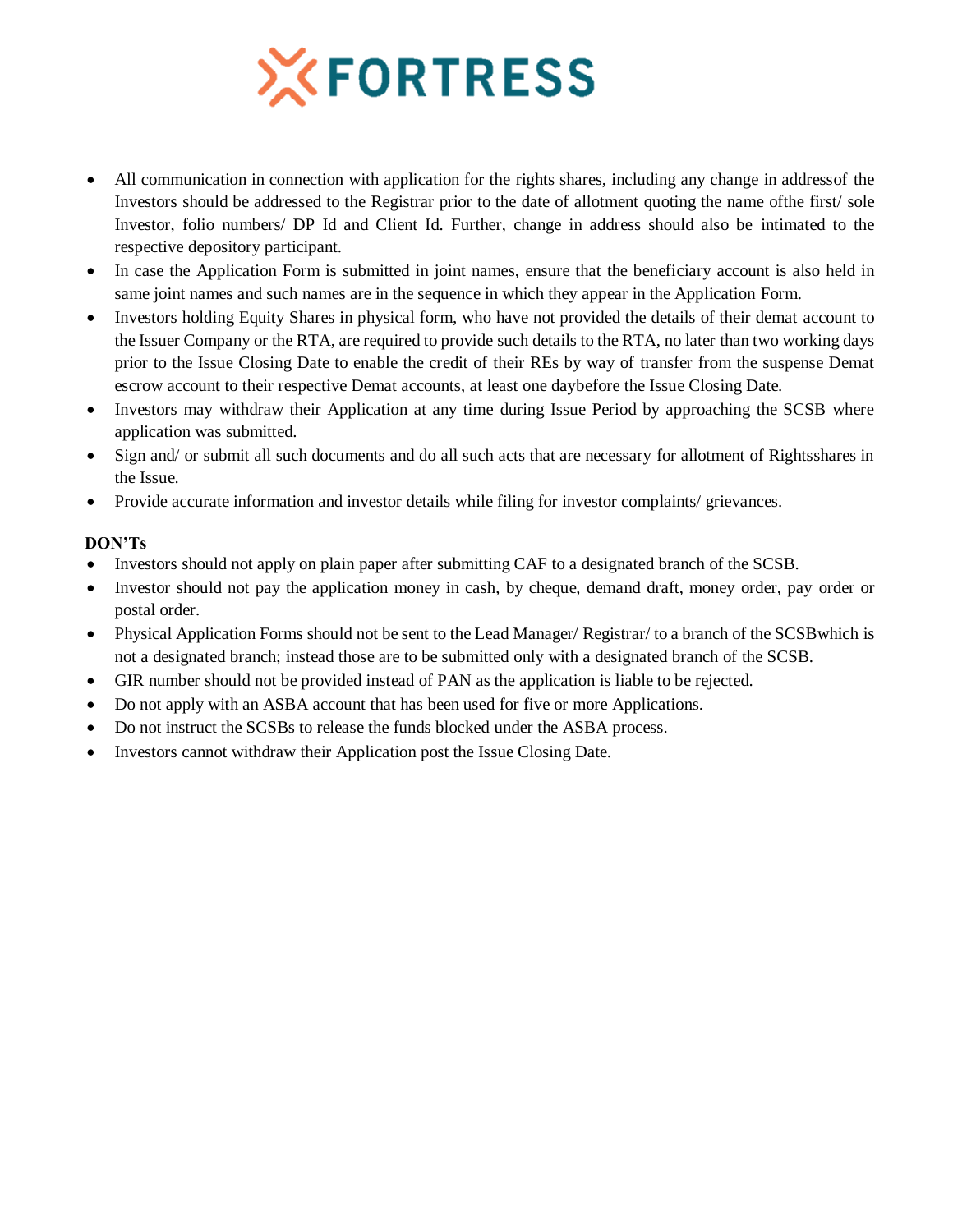

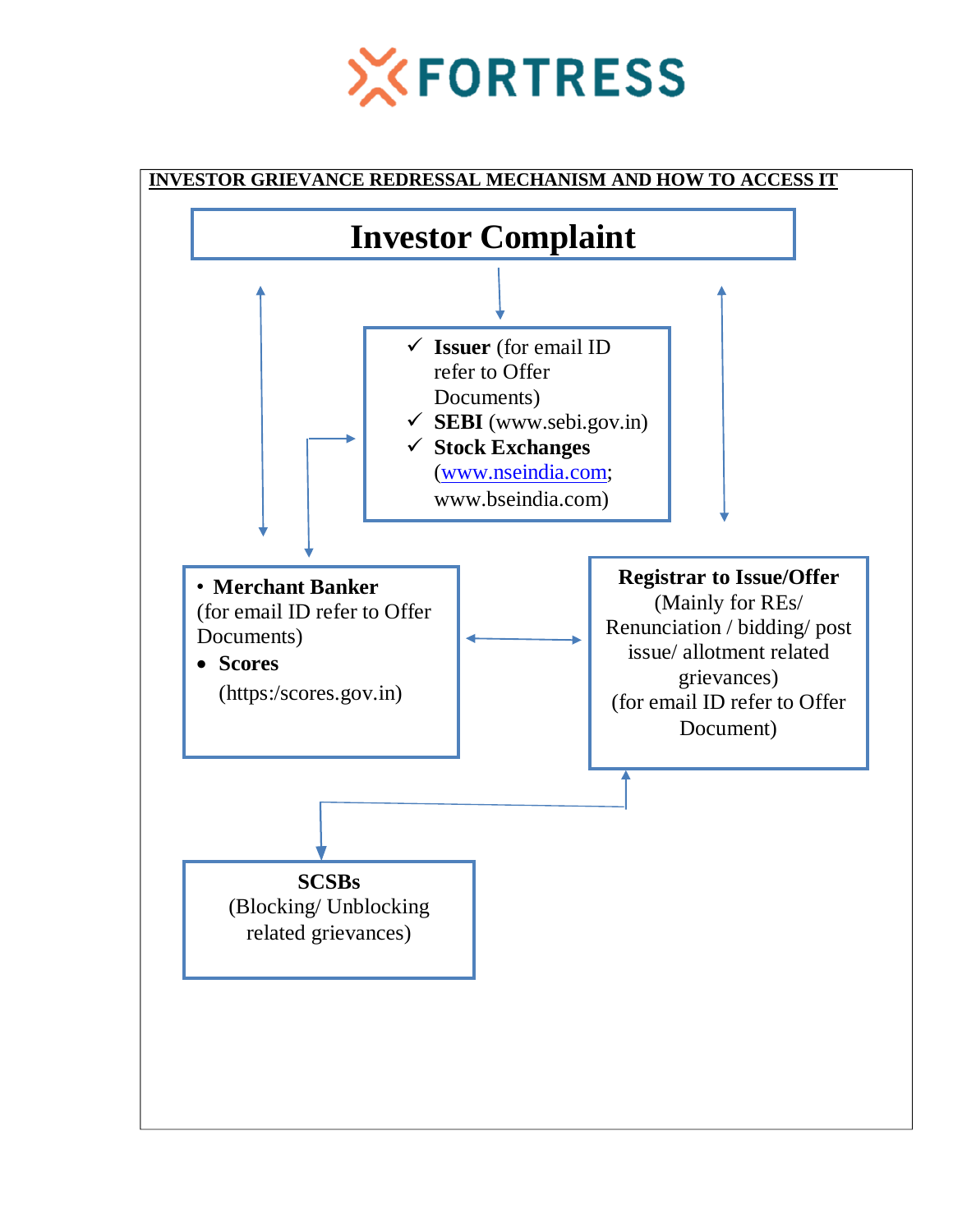

# **TIMELINES FOR RESOLUTION OF INVESTOR GRIEVANCES- RIGHTS ISSUES**

| Sr. No         | <b>Activity</b>                                                                                                                                                               | No. of calendar days |  |
|----------------|-------------------------------------------------------------------------------------------------------------------------------------------------------------------------------|----------------------|--|
| 1              | Investor grievance received by the lead manager                                                                                                                               | T                    |  |
| 2              | Lead Manager to the offer to identify the concerned<br>intermediary and it shall be endeavoured to forward the<br>grievance to the concerned intermediary/ies on T day istelf | $T+1$                |  |
| 3              | The concerned intermediary/ies to respond to the lead manager<br>with an acceptable reply                                                                                     | X                    |  |
| $\overline{4}$ | Investor may escalate the pending grievance, if any, to a senior<br>officer of the lead manager of rank of Vice President or above                                            | $T+21$               |  |
| 5              | Lead manager, the concerned intermediary/ies and the investor<br>shall exchange between themselves additional information<br>related to the grievance, wherever required      | Between T and X      |  |
| 6              | LM to respond to the investor with the reply                                                                                                                                  | Upto $X+3$           |  |
| $\tau$         | Best efforts will be undertaken by lead manager to respond to the grievance within $T+30$                                                                                     |                      |  |

#### **Nature of investor grievance for which the aforesaid timeline is applicable**

- 1. Delay in unblocking of funds
- 2. Non allotment/ partial allotment of securities
- 3. Non receipt of securities in demat account
- 4. Amount blocked but application not made
- 5. Application made but amount not blocked
- 6. Any other grievance as may be informed from time to time

#### **Mode of receipt of investor grievance**

The following modes of receipt will be considered valid for processing the grievances in the timelines discussedabove

- 1. Letter from the investor addressed to the lead manager at its address mentioned in the offer document, detailing nature of grievance, details of application, details of bank account, date of application etc
- 2. E-mail from the investor addressed to the lead manager at its e-mail address mentioned in the offer document, detailing nature of grievance, details of application, details of bank account, date of applicationetc
- 3. On SEBI Complaints Redress System (SCORES) platform.

#### **Nature of enquiries for which the Lead manager shall endeavour to resolve such enquiries/ queries promptly during the issue period.**

- 1. Availability of application form, ALoF
- 2. Availability of offer document
- 3. Credit and trading in Res; Options available to shareholders relating to REs
- 4. Process for participating in the issue/ mode of payments
- 5. List of SCSBs